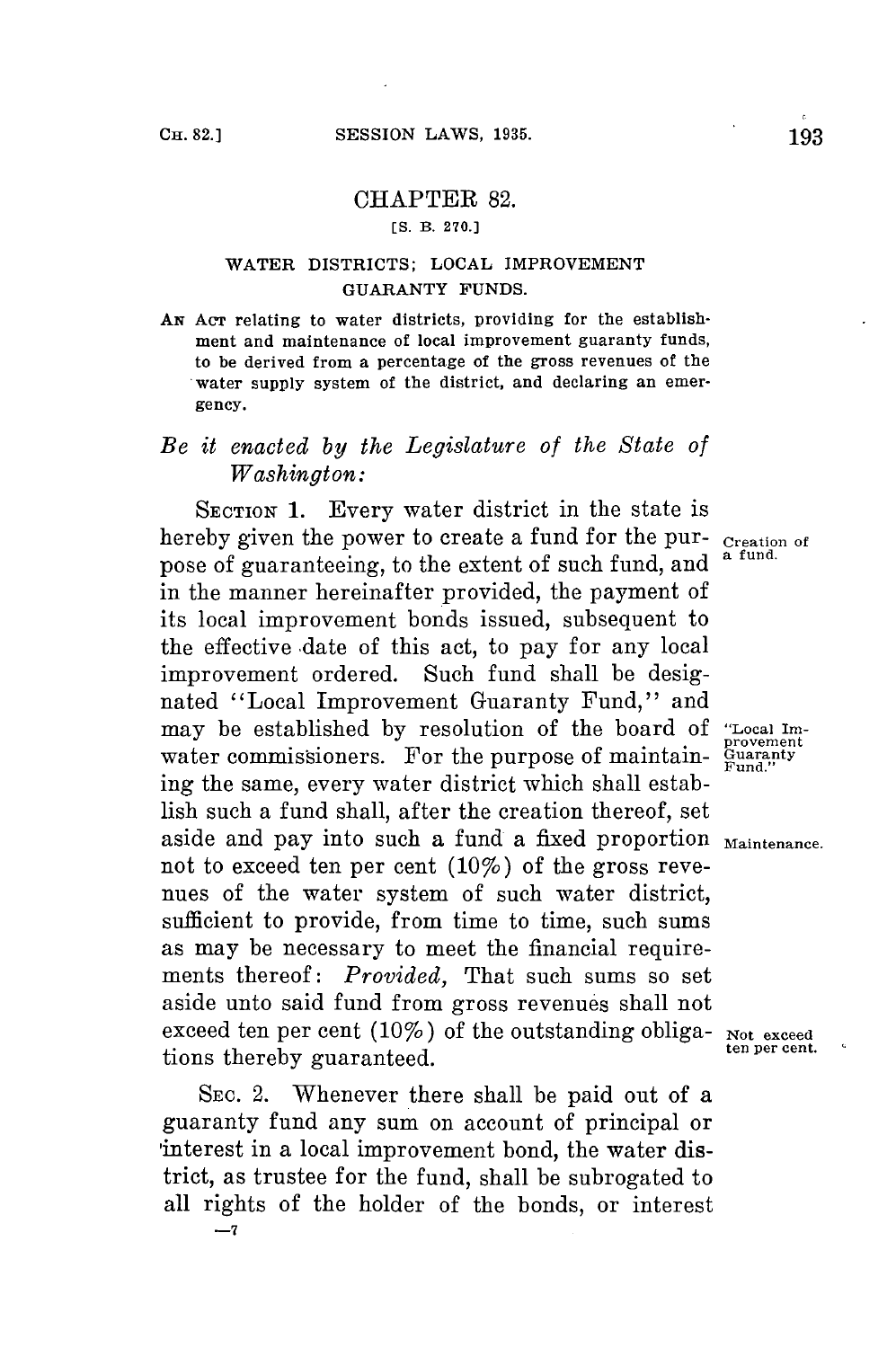Water dis-<br> **trict subro-**<br> **rights of**<br> **coupons, so paid; and the proceeds thereof, or of the gated to**<br> **ouder**<br> **of** the guaranty fund. There shall also he paid into of the guaranty fund. There shall also be paid into each guaranty fund the interest received from bank deposits of the fund, as well as any surplus remaining in the local improvement fund guaranteed hereunder, after the payment of all outstanding bonds payable primarily out of such local improvement fund. As among the several issues of bonds guaranteed **by** the fund, no preference shall exist, but de-**Defaulted** faulted interest coupons shall be purchased out of **interest coupons.** the fund in the order of their presentation, and defaulted bonds in their numerical order.

The commissioners of every water district operating under the provisions of this act shall prescribe, **Regulation by** resolution, appropriate rules and regulations of of guaranty fund. the guaranty fund, not inconsistent herewith. So much of the money of a guaranty fund as is necessary may be used to purchase certificates of delinquency for general taxes on property, subject to local improvement assessments, underlying bonds guaranteed **by** the fund, or to purchase such property at county tax foreclosures or from the county after foreclosure, for the purpose of protecting the guaranty fund. The said fund shall be subrogated to the rights of the water district, and the water dis-**Delinquency.** trict may foreclose the lien of general tax certificates of delinquency and purchase the property at the foreclosure sale. After so acquiring title to real property, the water district may lease or sell and **Public or** convey the same **by** public or private sale for such price and on such terms as may be determined by resolution of the board of water commissioners. Any provision of law, to the contrary notwithstanding, and all proceeds resulting from such sales shall belong to and be paid into the guaranty fund.

> SEc. **3.** Neither the holder nor the owner of any local improvement guaranteed bonds under the pro-